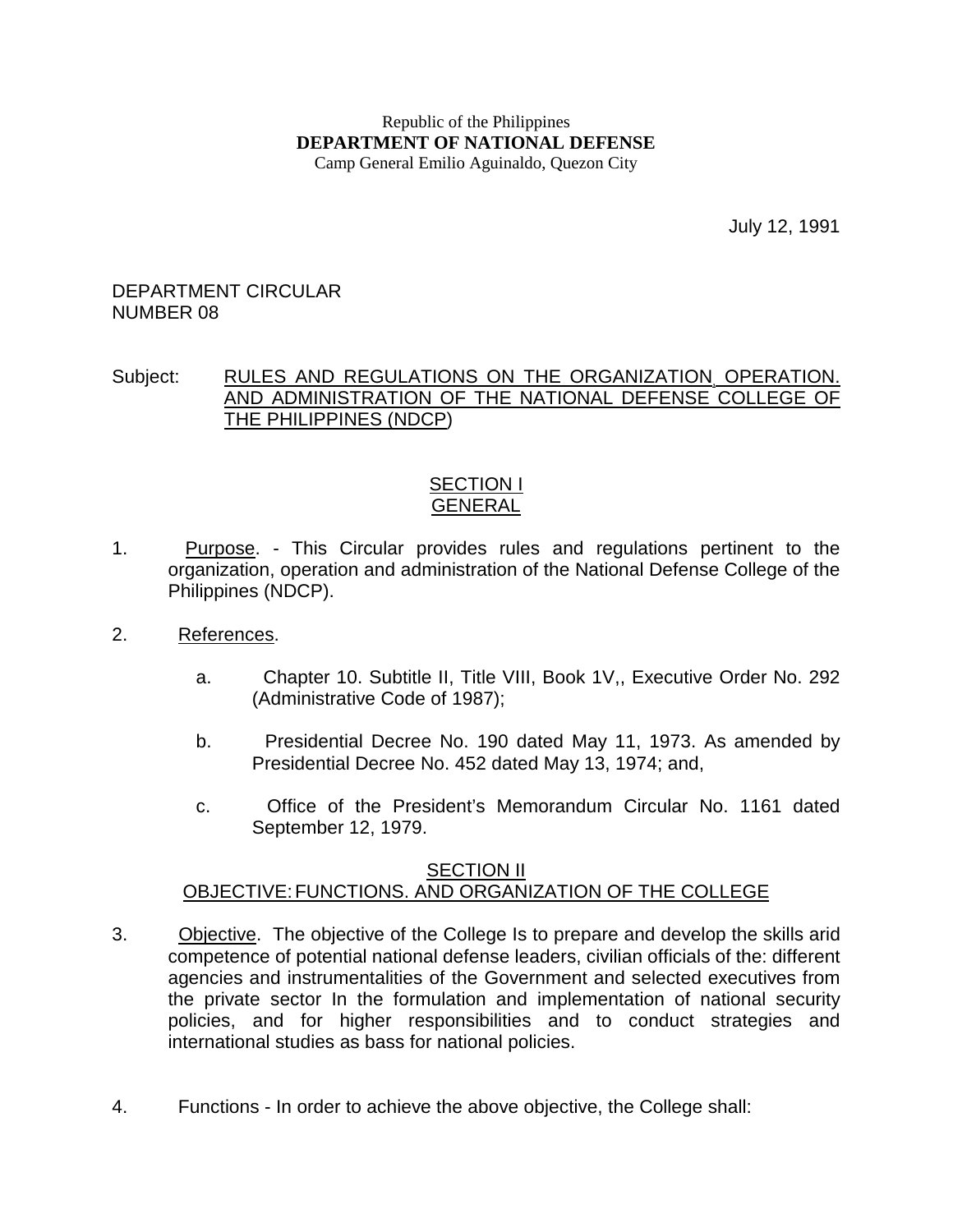- a. Undertake an academic program consisting of a graduate-level course of study and such other special courses designed to provide the participants with the broader perspective necessary for the formulation development and Implementation of national security policies and attainment of national objective;
- b. Undertake a research and studies program that will enhance the quality and effectiveness of national security formulation and management;
- c. Undertake an extension program consisting of short courses, seminar-workshops, policy conferences, and public fora on national security Issues to supplement the academic, and-research and studies program of the College; and.
- d. Perform such other functions that the President of the Philippines and the Secretary of National Defense may direct.
- 5. Direction. Supervision and Control. The National Defense College of the Philippines hereafter referred to, as the College shall be under the direction, supervision, and control of the Secretary of National Defense.
- 6. Organization.
	- a. The College shall be headed by a President who shall administer the affairs of the College with the assistance of an Executive Vice-President, a Vice-President for Academic Affairs, a Vice-President for Administrative Affairs, and a Vice-President for Research and Special Studies. The Executive Vice-President shall act for the President of the College, hereafter referred to as President, in his absence and shall perform such other functions as may be assigned to him by the President. The Vice-President for Academic Affairs shall be responsible for the development, implementation, supervision, and evaluation of academic programs: the Vice-President for Administrative Affairs, for the overall administrative support to all the activities of the College: and, the Vice-President for Research and Special Studies, on the conduct of research work and special studies.
	- b. Academic Board. The College shall have an Academic Board to assist the President discharge the following functions:
		- 1) Supervise the academic affairs of' the College: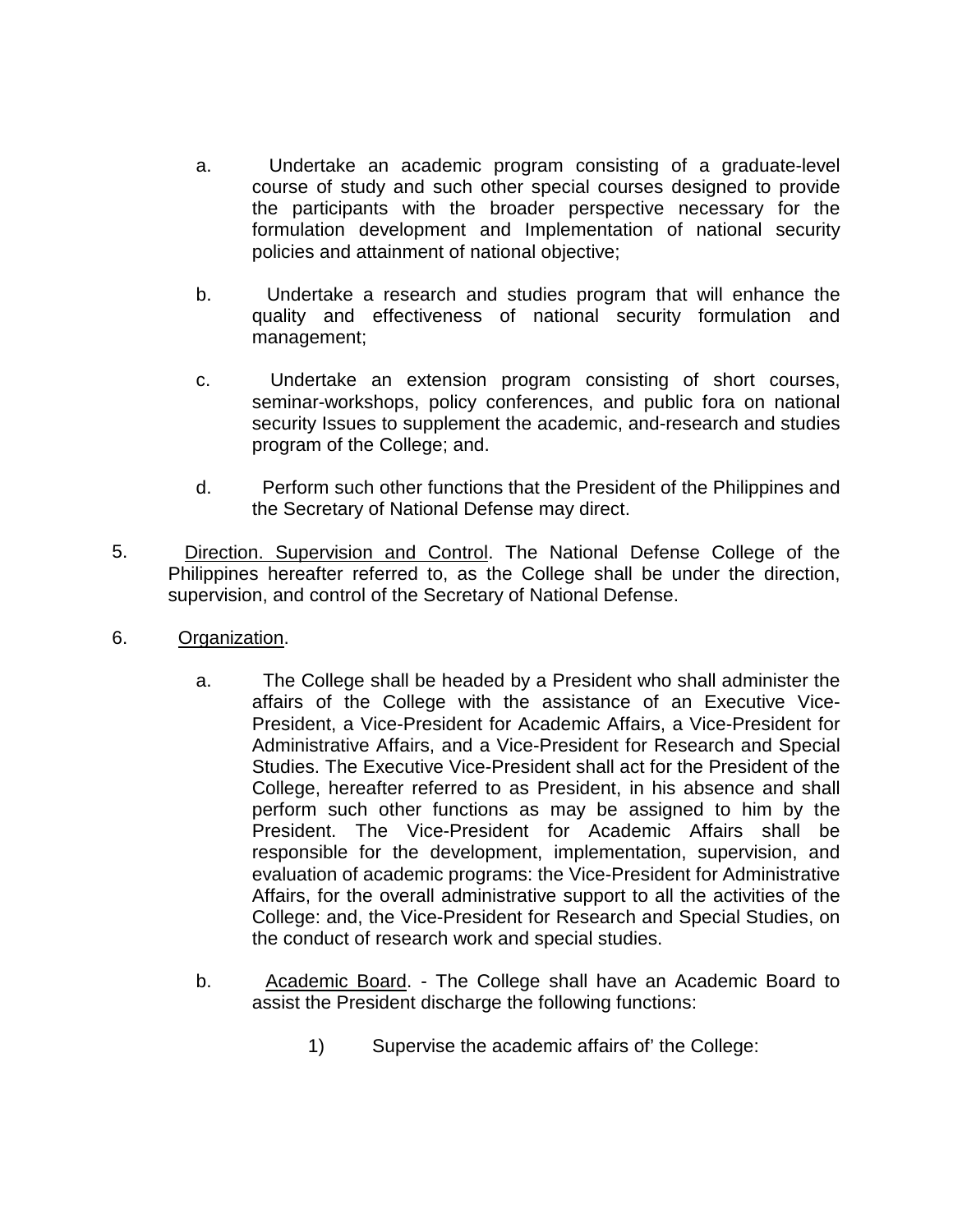- 2) Recommend academic consultants, professor, lecturers, instructors, research assistants, thesis advisers, members of oral examination panels, and other resource persons of the College
- 3) Recommend and carry out programs and courses of studies to be conducted by the college to accomplish its objectives.
- 4) Recommend policies relative to academic matters:
- 5) Recommend to the President the conferment of the degree of Master in National Security Administration (MNSA) and other degrees to participants who have satisfactorily complied with the requirements of such courses; and.
- 6) Perform such other duties and functions as the President may direct.

The Board shall be composed of the Vice-President for Academic Affairs as Chairman, and the Heads of the various academic disciplines as members, who shall be designated by the President subject to the approval of the Secretary of National Defense.

- c. Detailed Organization. The detailed organization of the College shall be determined by the President subject to the approval of the Secretary of National Defense.
- 7. Qualifications.
	- a. Both the President and -the Executive Vice-President must be holders of Master in National Security Administration (MNSA) degree and preferably, a relevant masteral (sic) degree.
	- b. The Vice-President for Academic Affairs and the Vice-President for Research and Studies must be holders of the MNSA degree and, preferably. A doctoral degree in an area relevant to the academic and research and studies programs of the College.
	- c. The Heads of the various academic departments must be holders of a relevant masteral (sic) or doctoral degree.

# SECTION III COLLEGE OPERATIONS: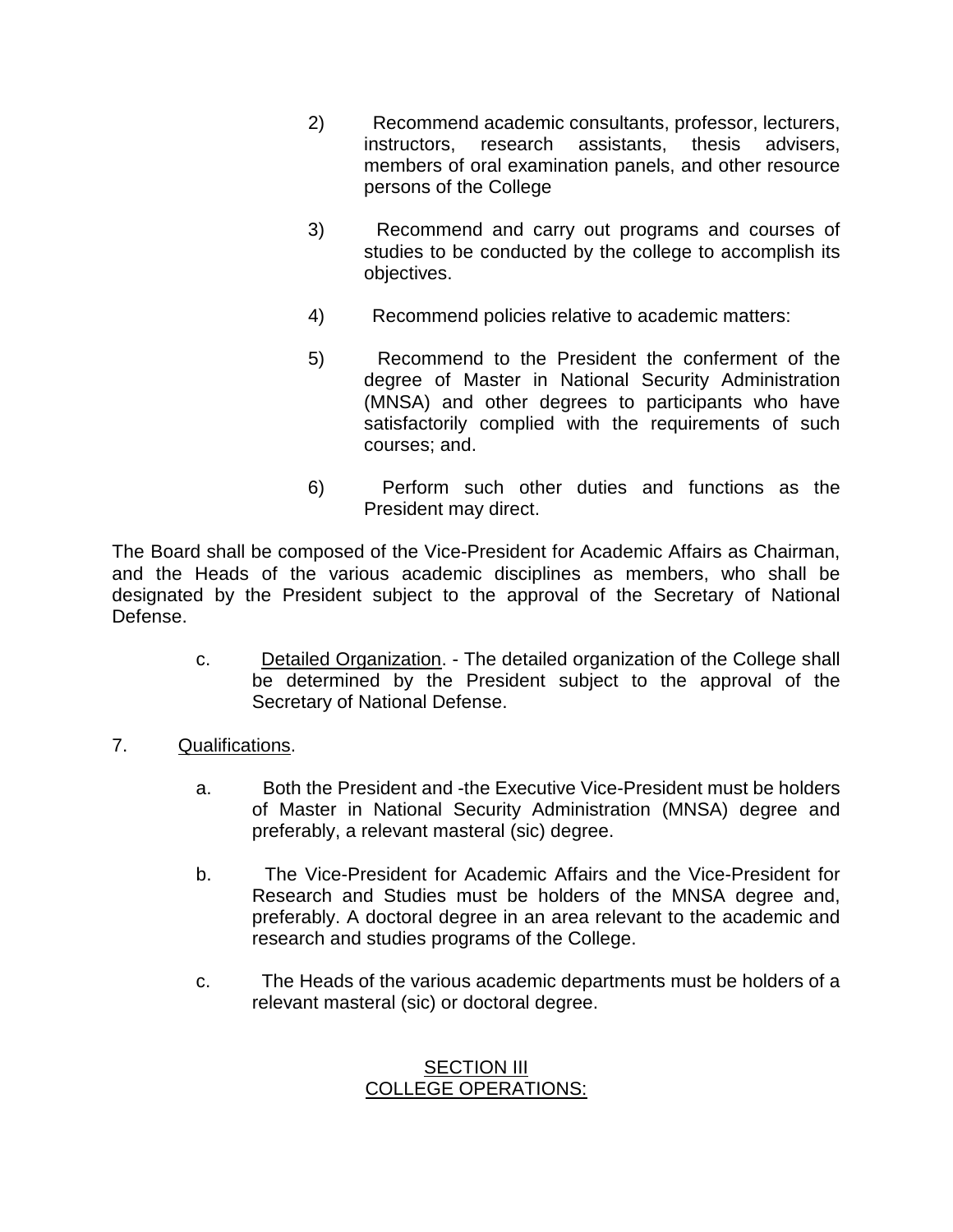# A. THE ACADEMIC PROGRAM

- 8. Power to Confer a Master's Degree. The College is empowered to confer the degree of Master In National Security Administration (MNSA) upon all those who shall satisfactorily complete the prescribed requirements of this course. The MNSA is the primary component of the academic program of the college and shall be otherwise known as the Regular Course of the College.
- 9. Admission.
	- a. Responsibility for Admission. The College shall have a Board of Admission responsible for the screening and selection of the best qualified for the MNSA arid other courses under the Academic Program In accordance with existing laws and regulations. It shall be composed of five (5) members to be chosen by the President, three (3) of whom shall be outstanding MNSA graduates, each representing the military, the civilian government, and the private sector.
	- b. Admission Requirements. To be qualified for admission to the MNSA program, the following requirements must be met:
		- 1) For Military Personnel.
			- a) Must be at least a Lieutenant Colonel or Commander, Philippine Navy (PN) in rank.
			- b) Must be a General Staff Course (GSC) eligible or must have been assigned to a position of high responsibility, the exercise of which would enable him to acquire expertise otherwise gained through actual formal GSC schooling;
			- c) Must be a bachelor's degree holder; and,
			- d) Must not be more than fifty-one (51) years of age upon admission with at least three (3) years of service remaining prior to compulsory retirement to be reckoned from the' date of graduation.
		- 2) For Civilian Government Personnel.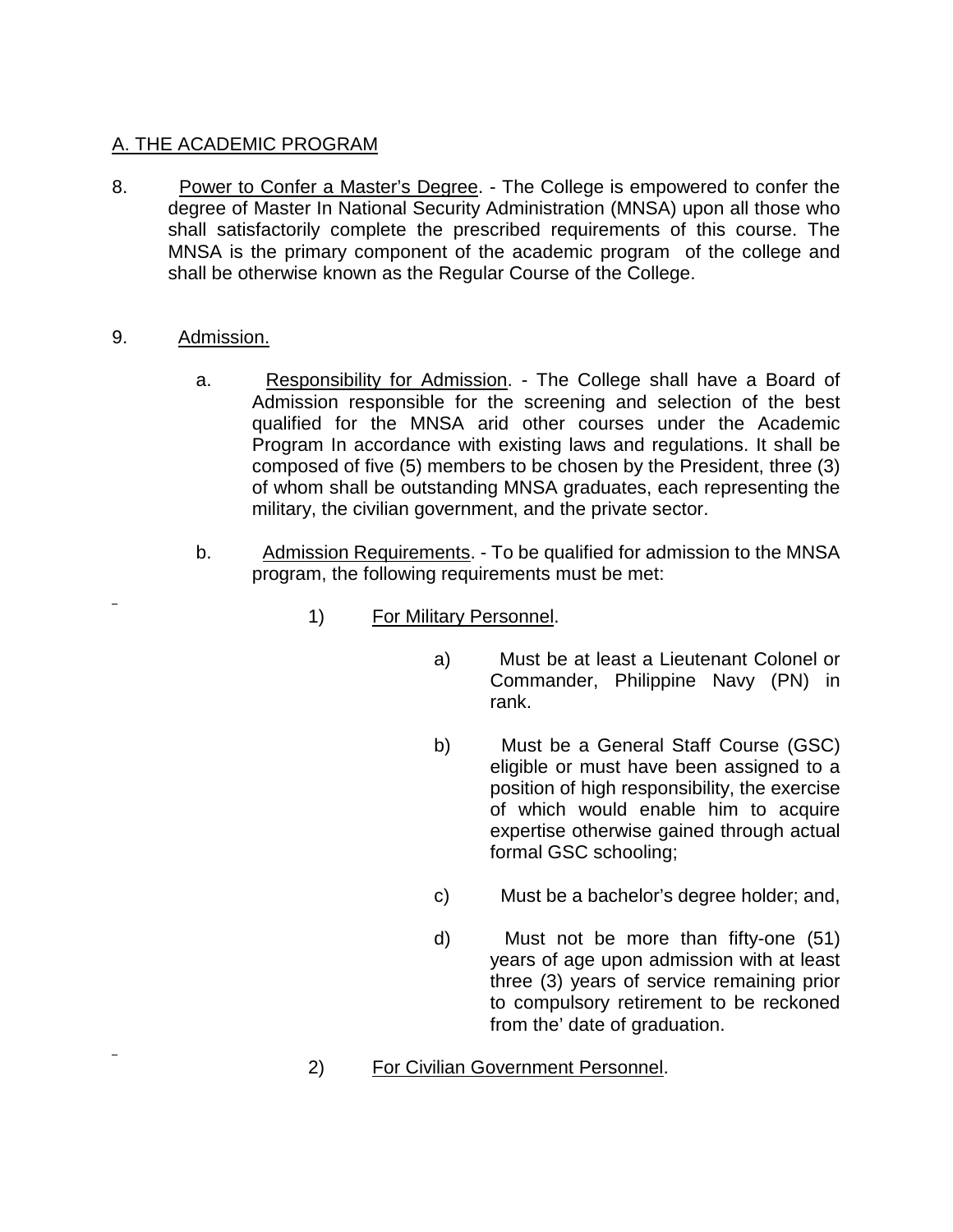- a) Must be holding at least a position of Division Chief of a Department or its equivalent in other offices and agencies of the government service;
- b) Must have had at least ten (10) years of government
- c) Must be a holder of a bachelor's degree
- d) Must not be less than thirty-five (35) ears nor more than fifty-five (55) years of age upon admission.

# 3) For Candidates from the Private Sector.

- a) Must not be less than thirty-five (35) years nor more than fifty-five (55) years of age upon admission:
- b) Must be a holder of a bachelor's degree: and,
- c) Must be any of the following:
	- I) Holder of a key position within the policy and decisionmaking level In a vital industry, business or national organization and recommended by the head of the organization and/or professional association; or,
	- II) An executive of a national organization dedicated to social, economic, or cultural activities of such importance as to be considered in national policy formulation; or
	- III) An executive of an outstanding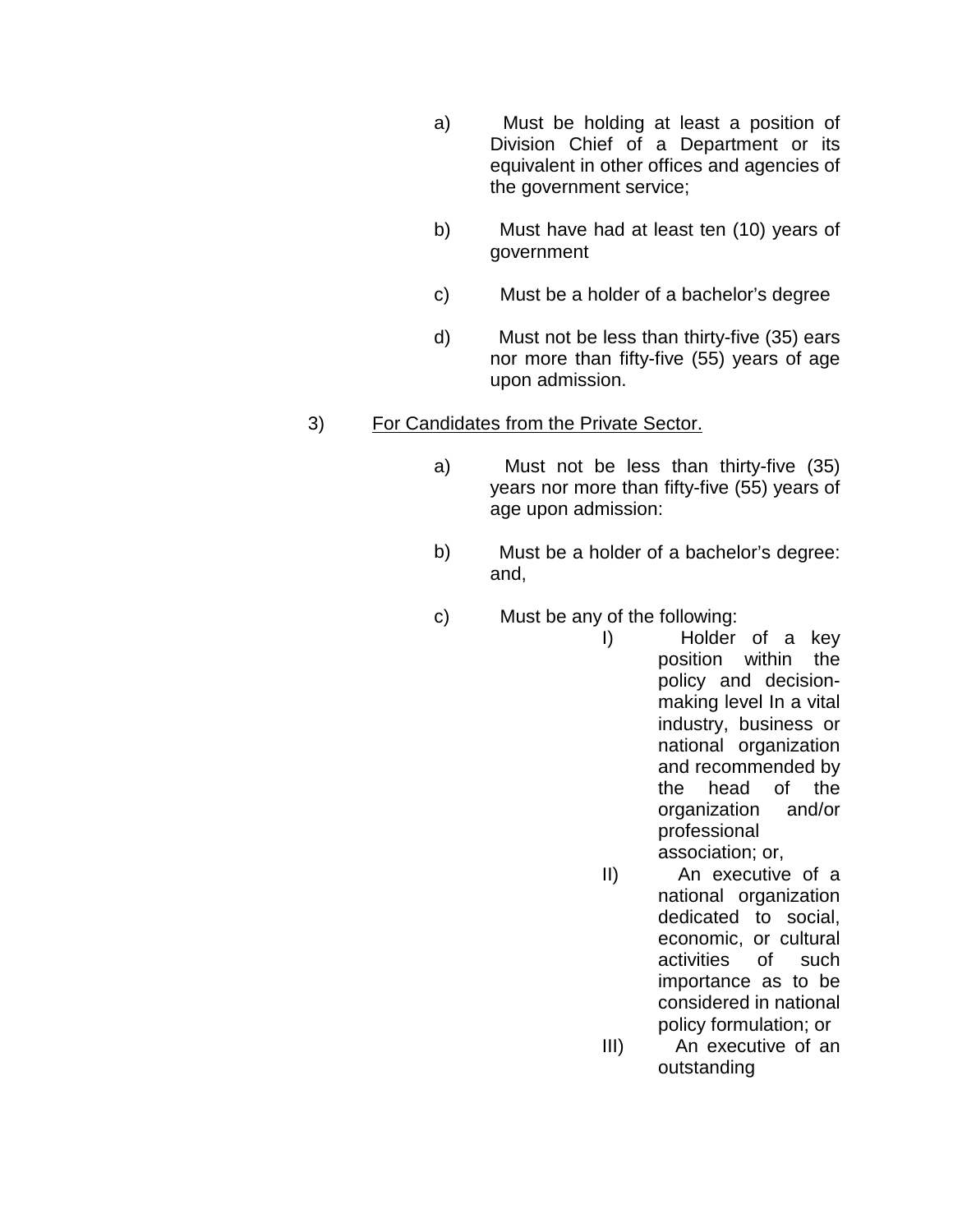educational institution of higher learning.

- c. Waiver of Admission Requirements. Upon recommendation of the President, the Secretary of National Defense may issue waivers of admission requirements on case-to-case basis.
- 10. Standing List of NDCP Candidates. Pursuant to Section 6 of Presidential Decree No. 452, the heads of various departments, offices, agencies and instrumentalities of the National Government and the, Armed Forces of the Philippines shall submit to the Department of National Defense a list of ranking officials and officers who qualify under Paragraph 9 of this Circular, who are holding or are earmarked for positions of higher responsibility and/or involved In the formulation and implementation of national security policy. The names of these officials and officers shall compose the Standing List of NDCP Candidates, hereafter called the List, which shall annually he kept up-to-date and published by the College in consultation with the departments, offices, agencies and instrumentalities concerned. The President shall recommend to the Secretary of National Defense, the candidates to be chosen from the List for admission in the course.
- 11. Quota Spaces. The President shall recommend to the Secretary of National Defense, quota allocations for each course.
- 12. Publication of Student Spaces for Selected Executives from the Private Sector. The President shall circularize student quota spaces for selected executives from the private sector not later than ninety (90) days prior to the opening of each class in the College to:
	- a. Chambers of Commerce, industry, agriculture and similar organizations of national scope: and,
	- b. National civic and professional organizations.
- 13. Allowances of Participants of the MNSA Course. Pursuant to the Office of the President's Memorandum Circular No. 1161 dated September 12, 1979, participants are entitled to collect from their respective agencies the amount of five thousand pesos (P 5,000.00) to cover the cost of research work, thesis writing and other Incidental expenses. They are also entitled to collect per diems which shall be beyond ninety (90) days but not to exceed the duration of the course In accordance with existing auditing rules: provided, that the granting of per diems shall not apply to participants whose offices are located within Metro Manila. Also, participants shall be entitled, to receive a clothing allowance of six hundred pesos (P 600.00).
- 14. Privileges of Graduates of the MNSA Course.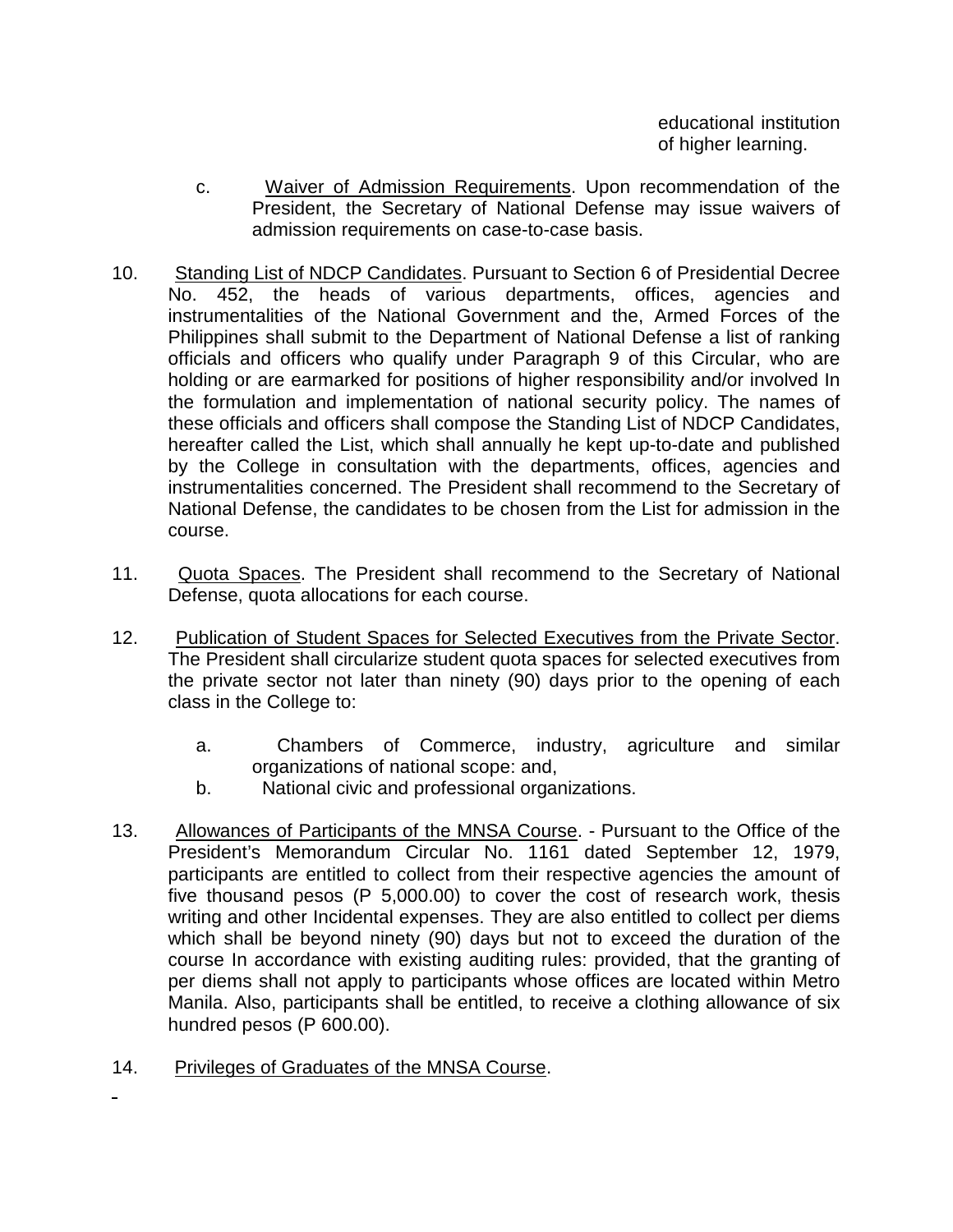- a. Authority to Use the Abbreviation "MNSA". Authority to use the abbreviation "MNSA" after their names shall be given to graduates who will be conferred the degree of Master of National Security Administration. -
- b. Authority to Wear Badge and Pin. Graduates of the MNSA course shall be given the authority to wear the NDCP badge and pin.
- c. Preferential Considerations.. Graduates of the MNSA course will receive, for purposes of promotion to key and sensitive positions in the military and civilian offices, preferential consideration and/or credit points in the grade of class of their respective positions.

Graduates of the MNSA course from the military sector and Philippine National Police shall be given preference in the assignment to positions of higher responsibility.

- d. Commissioned Rank of Civilian Graduates.
	- 1) Subject to pertinent AFP rules and regulations and approval by the President of the Philippines. a civilian graduate of the MNSA course
		- a) Who already holds a commission in the Reserve Force shall have his rank readjusted to Lieutenant Colonel/Commander (PN); or
		- b) Who does not hold a commission in the Reserve Force shall be appointed /commissioned in the initial grade of Lieutenant Colonel / Commander (PN).
	- 2) The Chief of Staff, AFP shall extend the support / assistance needed to ensure that the reserve commission / readjustment of reserve rank of the civilian graduates of the MNSA course shall be approved on time and ready to be presented to them on the day of their graduation.
- 15. Placement Committee. A Committee to be composed of members to be designated by the Secretary of National Defense shall be created for the purpose of formulating a plan for the appropriate placement and utilization of MNSA holders in order that the competence and expertise of such holders may be taken advantage of by the Department of National Defense, in particular, and the government and participating private agencies, in general. subject to the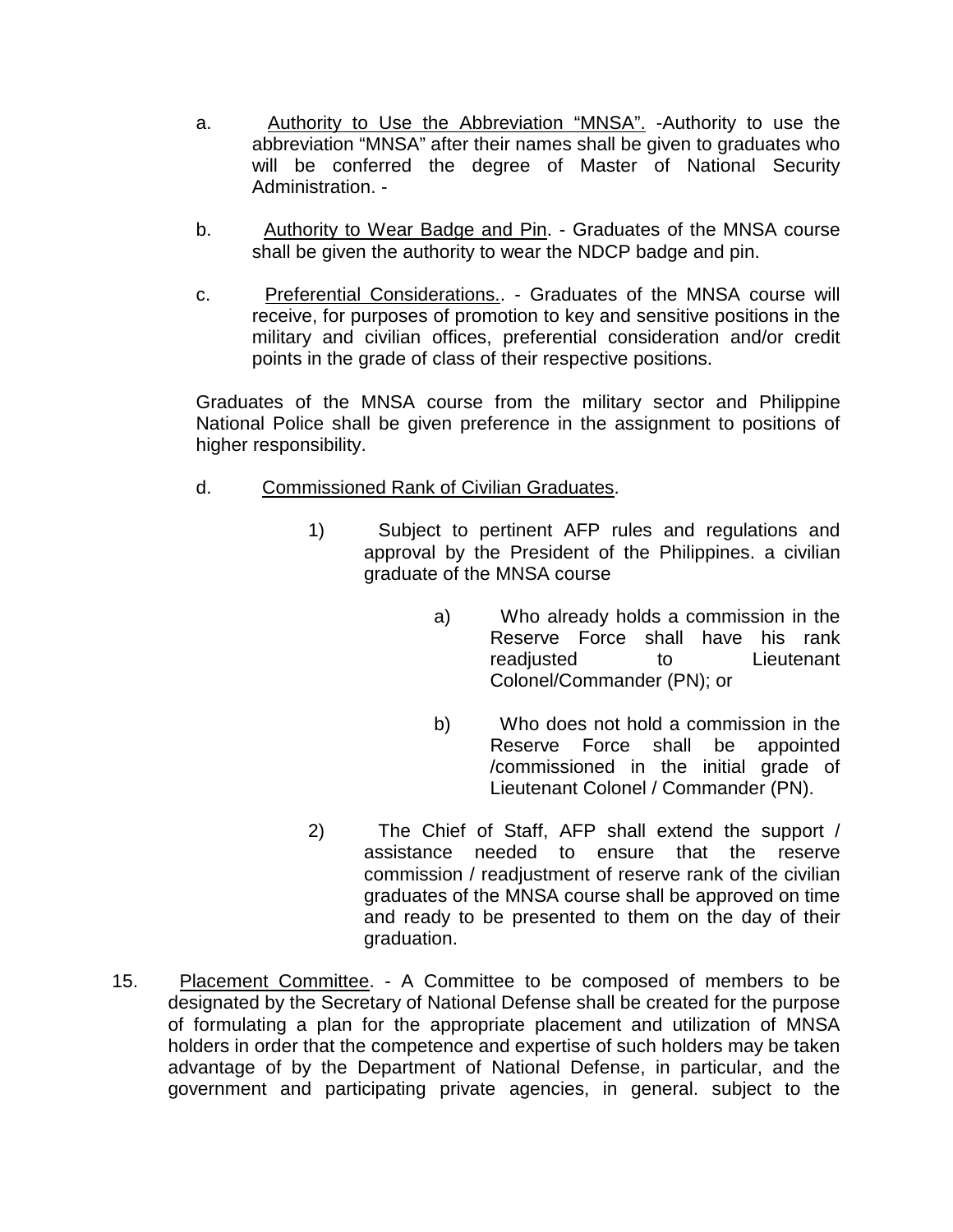approval of the Secretary of National Defense in the proper implementation of the incentives to MNSA holders provided in this Circular.

- 16. Special Courses. The President may prescribe such other special courses of study under its Academic Program within the context of the general objectives of the College subject to the approval of the Secretary of National Defense.
- 17. Standards. The MNSA and the special courses shall be conducted according to the standards of comparable outstanding educational institutions in the Philippines and abroad.

# B.THE RESEARCH AND STUDIES PROGRAM

18. Research and Studies Program. - Subject to the approval of the Secretary of National Defense, the President shall prepare the annual Research and Studies Program. The program alms to enhance the quality and effectiveness of national security formulation and management.

### C. THE EXTENSION PROGRAM

19. Extension Program. - Subject to the approval of the Secretary of National Defense, the President shall prepare the annual Extension Program for each fiscal year, consisting of short courses, seminar-workshops, policy conferences, and public fora on National Security issues. The program aims to supplement the Academic and Research and Studies Programs.

#### SECTION IV ADMINISTRATIVE POLICIES

- 20. Detail of personnel. The President shall recommend to the Secretary of National Defense the detail to the College of commissioned officers, officials and employees from the various departments, offices, agencies and Instrumentalities of the government; provided, that commissioned officers shall be detailed with the College primarily to perform instructor's duty.
- 21. Sources of Faculty and Other Academic Personnel. The faculty staff, lecturers, academic consultants, thesis advisers and members of oral examination panels shall be outstanding professionals in their respective fields of specialization and who may be drawn from the:
	- a. Military and civilian branches of the government;
	- b. Government and private educational Institutions; and.
	- c. Industrial, commercial, and professional establishments.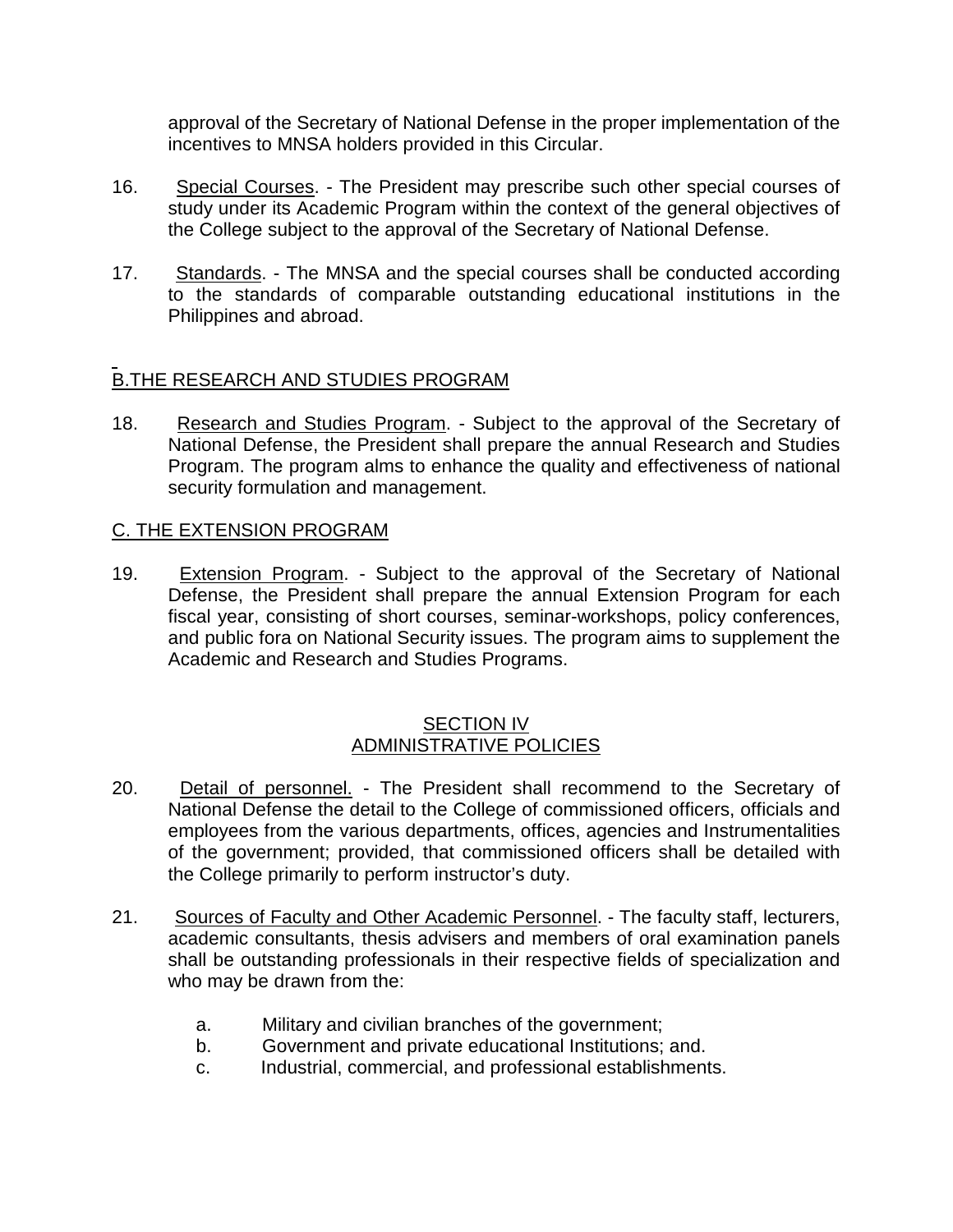- 22. Funding. The funding of the College shall be carried in its annual budget under the Department of National Defense.
- 23. Entitlement to Honoraria and Fees.
	- a. The President may hire qualified Individuals as heads of the different academic departments and research assistants on full time basis for a term of one (1) year, renewable annually subject to the approval of the Secretary of National Defense and who shall receive appropriate salaries and allowances in accordance with the national compensation plan issued by the Department of Budget and Management.
	- b. The President is authorized to appoint the members of the Academic Staff who shall receive honoraria hereunder indicated:
		- 1) Consultants/Lecturers (Experts whose services may be availed of from time to time) P 100 to 250 per hour
		- 2) Thesis Advisers (Those who will advise and guide the participants toward the satisfactory completion of their thesis) P1, 000 per thesis
		- 3) Members of the Thesis Oral Examination Panel P 100 to 250 per hour

Qualified civilian officials detailed with the College when called upon to deliver lectures, serve as members of the resource panels or correct examination papers, reports and others, shall be paid for such additional fees at the same rate as that paid other lectures or resource persons provided that the maximum payment for such services shall not exceed that which corresponds to a total of sixteen (16) hours a month: provided. further, that civilian officials whose Jobs and/or positions in the College include instructor duty as part of their normal functions and all military personnel detailed with the College are not entitled to such payment when called upon to render the said additional services.

24. College incentive Allowance for Commissioned Officers Detailed with the College. AFP officers detailed with the College as members of the faculty and staff are entitled to a monthly college incentive allowance equivalent to twentyfive (25) percent of their base pay; provided that they satisfy the aggregate minimum monthly instructional load of forty-eight (48) hours, to be computed as follows: one (1) hour of actual classroom instruction is equivalent to one Instructional hour and one and a half (1 1/2) hours of research work or two and a half (2 1/2) hours of training management activities shall be considered as one Instructional hour; provided, further, that subject officers shall be entitled to a monthly allowance at ten (10) percent of their base pay if the above mentioned